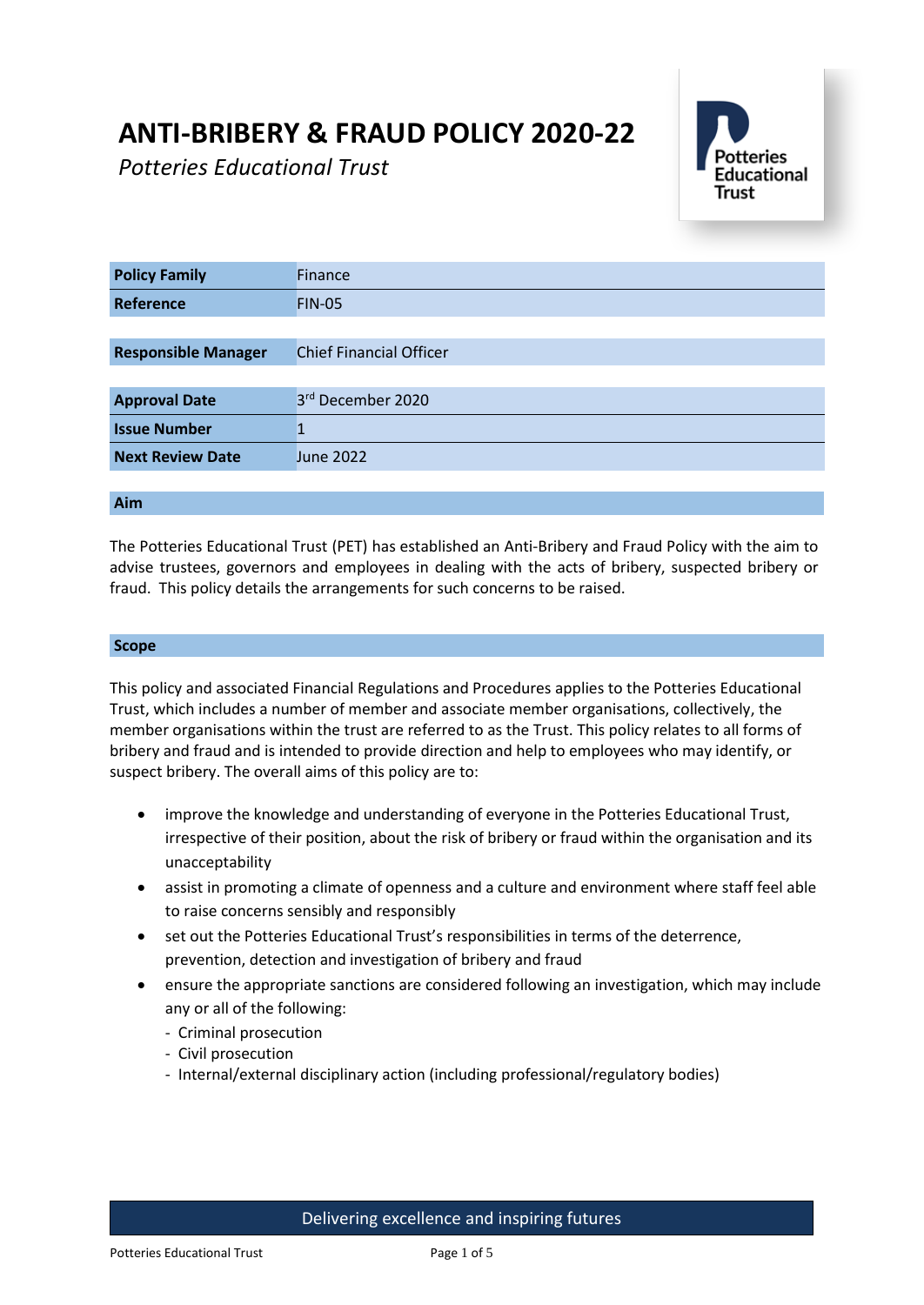## **Policy**

#### **1. Introduction**

The Potteries Educational Trust and each of its member academies:

- require its staff and any other persons acting on its behalf, at all times to act honestly and with integrity and to safeguard the resources for which they are responsible.
- remain committed to ensuring that business is conducted in an open and transparent manner and will take all appropriate steps to address the risks of fraud and bribery (including theft).
- condemn all acts of bribery or fraudulent behaviour and any cases identified or brought to its attention will be investigated exhaustively and dealt with appropriately.
- remain committed to the highest standards of integrity and to ensuring it adheres to and promotes best practice in fraud and bribery prevention.

#### **2. Definitions & Scope**

**Fraud** is 'the intentional distortion of the financial statements or other records by persons internal or external to the organisation, which is carried out to obtain an advantage, avoid an obligation or cause loss to another party

Fraud is therefore a deliberate, dishonest act by an individual or group of people, which can be committed, as per The Fraud Act 2006, by:

- False representation
- Failing to disclose information
- Abuse of position

**Bribery** is offering, promising or giving someone a financial or other advantage to induce or reward that person to perform their functions or activities improperly as per the Bribery Act 2010, which came into force on 1st July 2011. It is also an offence to request, receive or accept a bribe.

The Bribery Act 2010 also introduces a corporate offence of failing to prevent bribery, which requires adequate procedures to be in place and appropriately supported from the very top of the organisation.

**Theft** is the dishonest appropriation of property belonging to another with the intention of permanently depriving the other of it.

The above definitions cover such as acts as deception, forgery, extortion, blackmail, conspiracy, collusion, embezzlement, false accounting / false representation, concealment of material facts, the offering of a gift or reward to influence a person's actions and misappropriation.

Good Corporate Governance requires that the Potteries Educational Trust and each member academy is firmly committed to dealing with fraud and bribery and will deal equally with perpetrators from inside and outside the organisation. To this end there will be no distinction made, regarding investigation, between cases that generate financial benefits and those that do not. All cases will be viewed seriously and following investigation the action taken will be in line with the merits of each case and in accordance with other procedures and obligations applicable to the organisation.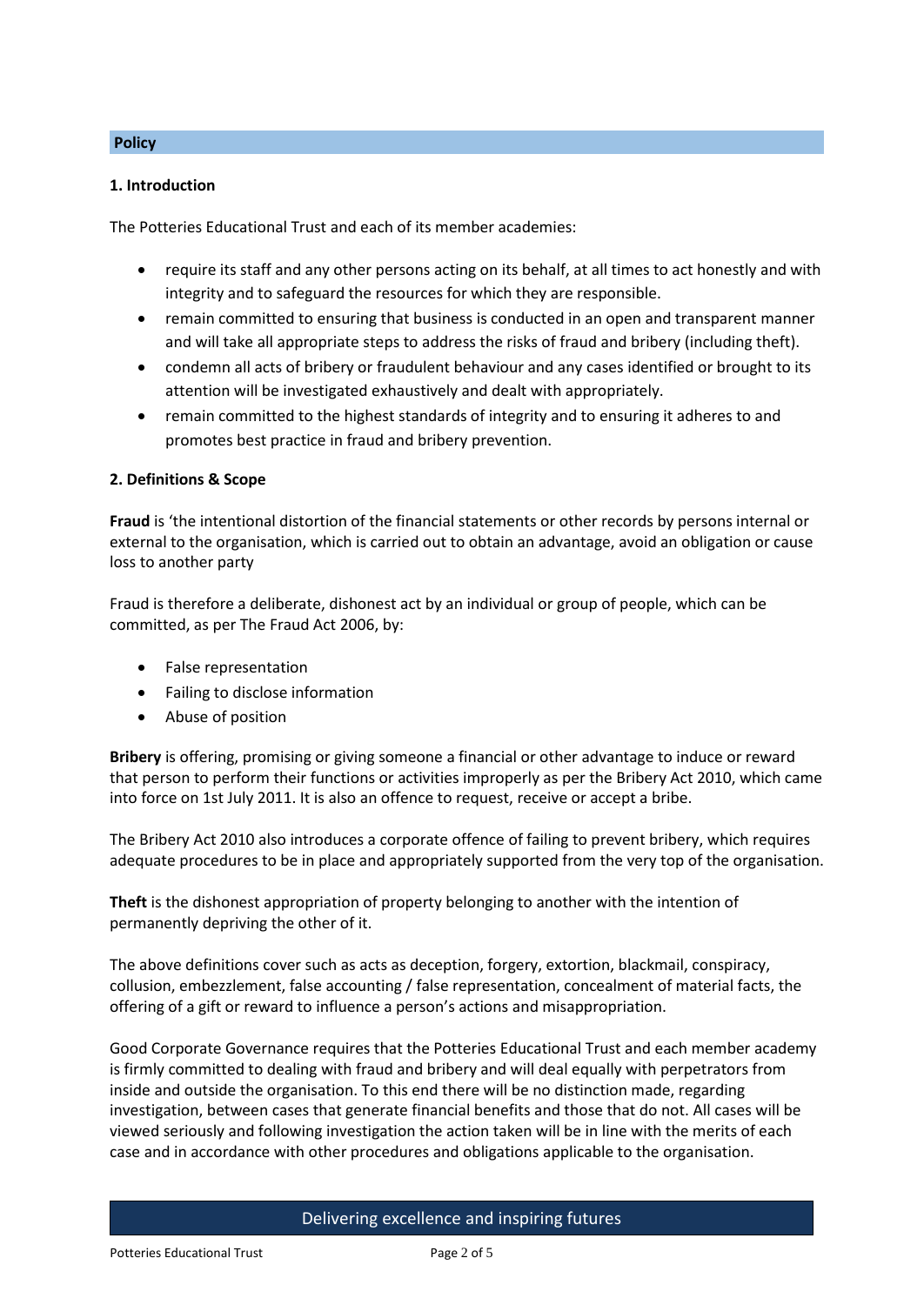## **3. Public Service Values**

The three fundamental public service values are:

| Accountability  | Everything done by those who work in the Potteries Educational<br>Trust must be able to stand the tests of parliamentary scrutiny,<br>public judgements on propriety and professional codes of<br>conduct. |
|-----------------|------------------------------------------------------------------------------------------------------------------------------------------------------------------------------------------------------------|
| Probity         | Absolute honesty and integrity should be exercised in dealing<br>with all aspects of the Potteries Educational Trust's operations.                                                                         |
| <b>Openness</b> | The Potteries Educational Trust actions should be sufficiently<br>open and transparent to promote confidence between the<br>Potteries Educational Trust, our employees and the public.                     |

In addition, all those who work for, or are in a contract with, the Potteries Educational Trust should exercise the following when undertaking their duties:

| Selflessness              | should take decisions solely in terms of the public interest. They<br>should not do so in order to gain financial or other material                                                                  |
|---------------------------|------------------------------------------------------------------------------------------------------------------------------------------------------------------------------------------------------|
| <b>Integrity</b>          | benefits for themselves, their family or their friends<br>should not place themselves under any financial or other<br>obligation to outside individuals or organisations that might                  |
| <i><b>Objectivity</b></i> | influence them in the performance of their official duties<br>should, in carrying out public business, (including making public                                                                      |
|                           | appointments, awarding contracts, or recommending individuals<br>for rewards and benefits), make choices on merit                                                                                    |
| Accountability            | are accountable for their decisions and actions to the public and<br>must submit themselves to whatever scrutiny is appropriate to<br>their office                                                   |
| <i><b>Openness</b></i>    | should be as open as possible about all the decisions and actions<br>they take. They should give reasons for their decisions and<br>restrict information only when the wider public interest demands |
| Honesty                   | have a duty to declare any private interests relating to their<br>public duties and to take steps to resolve any conflicts arising in a<br>way that protects the public interest                     |
| Leadership                | should promote and support these principles by leadership and<br>example                                                                                                                             |

## **4. Gifts and Hospitality**

This policy is not intended to prohibit appropriate corporate entertainment and/or hospitality undertaken in connection with the Potteries Educational Trust's business activities, provided the activity is customary under the circumstances, is proportionate, and is properly recorded / disclosed to the Chief Executive Officer or Chief Financial Officer in accordance with its procedures.

Courtesy gifts and hospitality must not be given or received in return for services provided or to obtain or retain business but shall be handled openly and unconditionally as a gesture of esteem and goodwill only. Gifts and hospitality shall always be of a maximum of £25 in value, appropriate and proportionate in the circumstances, and consistent with local customs and practices. They shall not be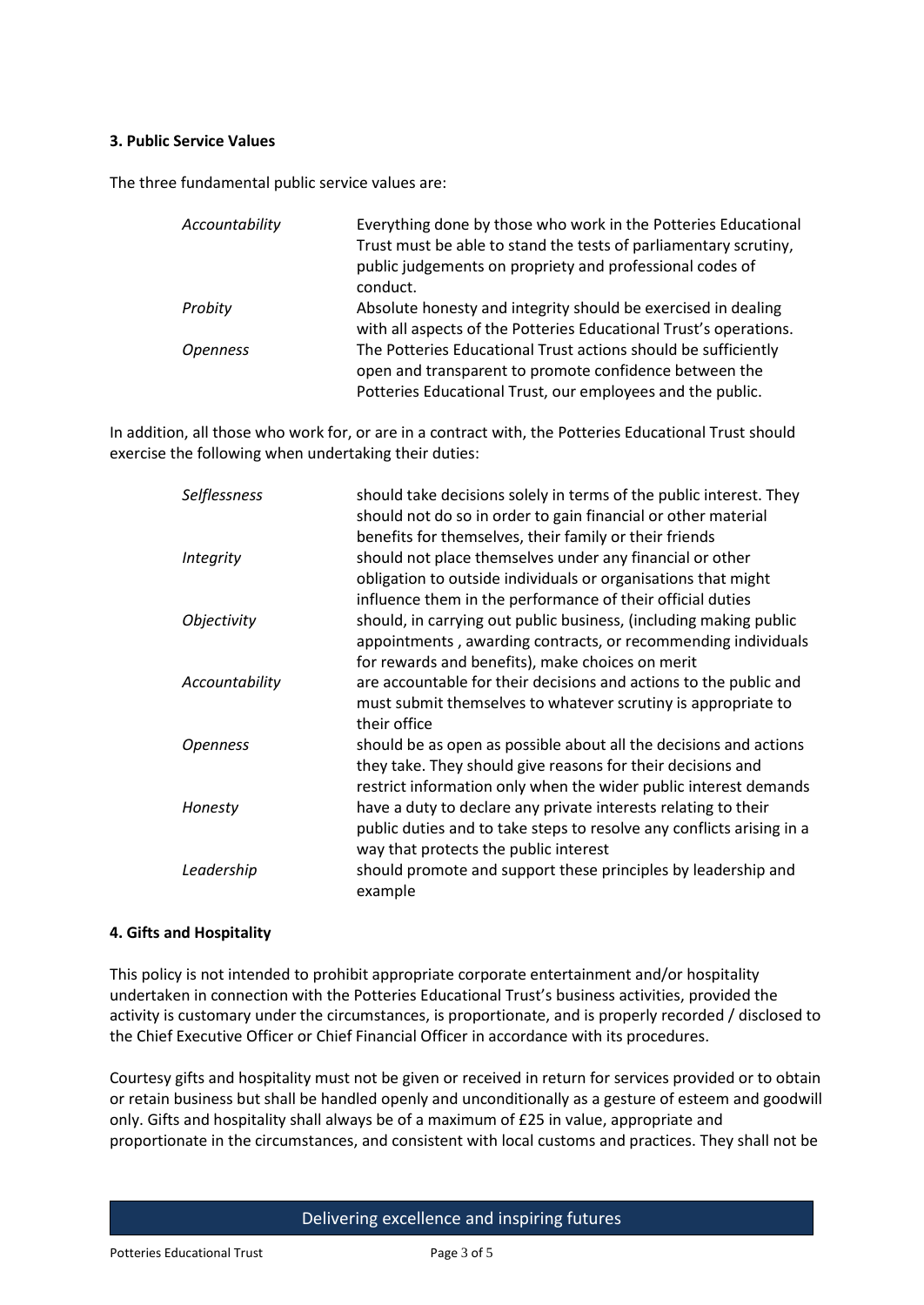made in cash. Please refer to the Potteries Educational Trust financial regulations and procedures for more information

## **5. Raising Concerns**

Employees and associated persons are requested to remain vigilant in preventing, detecting and reporting bribery or fraud. Employees and associated persons are expected to report any concerns regarding any suspected bribery in accordance with the trust's procedures outlined in the Whistleblowing Policy, which will be rigorously enforced. No individual will suffer any detrimental treatment as a result of reporting reasonably held suspicions. The Public Interest Disclosure Act 1998 came into force in July 1999 and gives statutory protection, within defined parameters, to staff who make disclosures about a range of subjects, including bribery and corruption, which they believe to be happening within the organisation employing them. Within this context, 'reasonably held' means suspicions other than those which are raised maliciously and are subsequently found to be groundless.

Any unfounded or malicious allegations will be subject to a full investigation and appropriate disciplinary action.

## **6. Employees**

For the purposes of this policy, 'Employees' include those employed at the Potteries Educational Trust staff, trustees, governors, volunteers, temporary workers, consultants and contractors.

Trustees, governors and staff at all levels will lead by example in acting with the utmost integrity and ensuring adherence to all relevant regulations, policies and procedures.

Employees must act in accordance with the Potteries Educational Trust's Financial Regulations and Procedures which include guidance on the receipt of gifts or hospitality.

## **7. Managers**

Line managers at all levels have a responsibility to ensure that an adequate system of internal control exists within their areas of responsibility and that controls operate effectively. The responsibility for the prevention and detection of bribery and fraud therefore primarily rests with managers but requires the co-operation of all employees.

As part of that responsibility, line managers need to:

- Inform staff of the Potteries Educational Trust, gifts and hospitality, declaration of interest and anti-bribery and fraud policies as part of their induction process, paying particular attention to the need for accurate completion of personal records and forms
- ensure that all employees for whom they are accountable are made aware of the requirements of the policy
- assess the types of risk involved in the operations for which they are responsible
- ensure that adequate control measures are put in place to minimise the risks. This must include clear roles and responsibilities, supervisory checks, staff rotation (particularly in key posts), separation of duties wherever possible so that control of a key function is not invested in one individual, and regular reviews, reconciliations and test checks to ensure that control measures continue to operate effectively
- identify sensitive/at-risk posts
- ensure that controls are being complied with